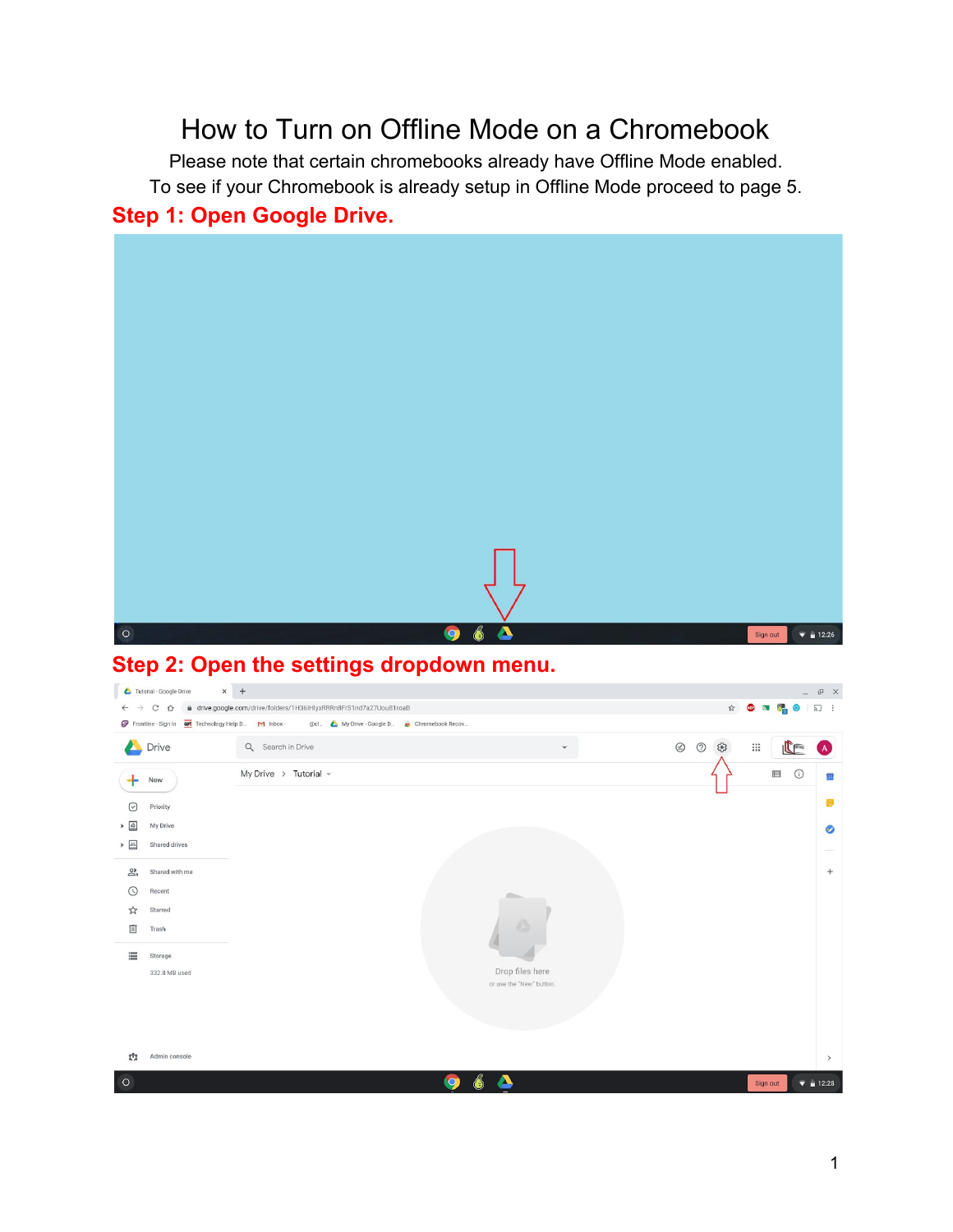#### **Step 3: Click on Settings.**



## **Step 4: Under the "Offline Mode" description, click the blue text that says "Learn More".**

| My Drive - Google Drive<br>$\times$                                                   |                                                      |                                                                                                                                                                      |                                          |          | $\mathbb{P} \times$            |
|---------------------------------------------------------------------------------------|------------------------------------------------------|----------------------------------------------------------------------------------------------------------------------------------------------------------------------|------------------------------------------|----------|--------------------------------|
| ₫ drive.google.com/drive/my-drive<br>C<br>$\hat{O}$<br>$\leftarrow$                   |                                                      |                                                                                                                                                                      | $\oplus$ $\star$ $\oplus$ $\blacksquare$ |          | $5 - 1$                        |
| Frontline - Sign In and Technology Help D M Inbox -                                   | @cl A My Drive - Google D A Chromebook Recov         |                                                                                                                                                                      |                                          |          |                                |
| Drive<br>$\alpha$                                                                     | Search in Drive                                      | $\odot$                                                                                                                                                              | ස<br>$\mathbf{:::}$                      |          |                                |
| <b>New</b>                                                                            | Settings                                             | <b>DONE</b>                                                                                                                                                          | 回                                        | 目<br>(i) | 31<br>$\overline{\mathcal{D}}$ |
| $\Theta$<br>Priority<br><b>I</b><br>General<br><b>My Drive</b><br>・四<br>Shared drives | <b>Storage</b><br>Notifications<br>Manage Apps       | 332.8 MB used<br>View storage details Z<br>View items taking up storage                                                                                              |                                          |          | $\bullet$                      |
| $\mathbf{a}$<br>Shared with me<br>$\omega$<br>Recent                                  | <b>Convert uploads</b>                               | Convert uploaded files to Google Docs editor format                                                                                                                  |                                          | ┍        | $+$                            |
| ☆<br><b>Starred</b><br>面<br>Trash                                                     | Language                                             | Change language settings Z                                                                                                                                           |                                          |          |                                |
| 畺<br>Storage                                                                          | Offline                                              | Create, open and edit your recent Google Docs, Sheets, and Slides files on this<br>device while offline<br>Not recommended on public or shared computers. Learn more | enshot 2020-08-2                         |          |                                |
| 332.8 MB used                                                                         | <b>Density</b>                                       | Comfortable                                                                                                                                                          |                                          |          |                                |
|                                                                                       | Suggestions<br><b>The Contract Contract Contract</b> | Make relevant files handy when you need them in Quick Access.<br>$\checkmark$<br>dees important nearly and files in Charad With Lie (Dees refersh required)          |                                          |          |                                |
| 2 <sup>th</sup><br>Admin console                                                      | Screenshot 2020-08-2<br>Screenshot 2020-08-2<br>ᆈ    | Screenshot 2020-08-2<br>日<br><b>Untitled document</b><br>ш                                                                                                           |                                          |          | $\rightarrow$                  |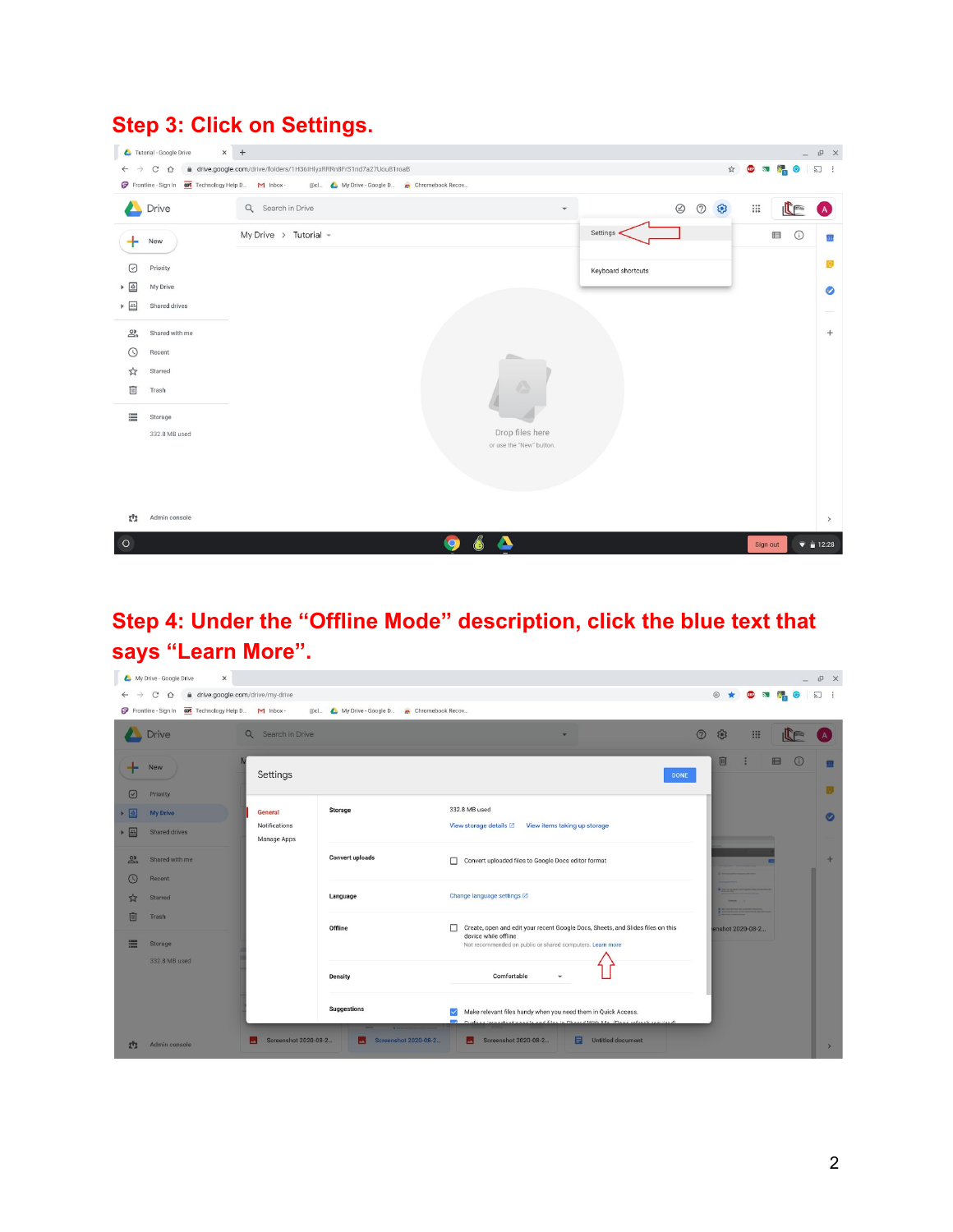**Step 5: Scroll down to "Before you turn on Offline Access". Once there, click "Google Docs Offline Chrome Extension".**

| Tutorial - Google Drive<br>$\times$                                                                         |                                                                    |                        |                                                                                                                                                                      | <b>LEX</b>                                                                                                                                          |
|-------------------------------------------------------------------------------------------------------------|--------------------------------------------------------------------|------------------------|----------------------------------------------------------------------------------------------------------------------------------------------------------------------|-----------------------------------------------------------------------------------------------------------------------------------------------------|
| C<br>⇧                                                                                                      | à drive.google.com/drive/folders/1H36IHlyxRRRn8FrS1nd7a27Uou81roaB |                        |                                                                                                                                                                      | (4) ☆<br>5.                                                                                                                                         |
| Frontline - Sign In $\overline{cos}$ Technology Help D M Inbox - @cl A My Drive - Google D Chromebook Recov |                                                                    |                        |                                                                                                                                                                      |                                                                                                                                                     |
| <b>Drive</b>                                                                                                | Search in Drive<br>$\Omega$                                        |                        |                                                                                                                                                                      | $\circledcirc$<br>$\odot$<br>ಣ<br>:∷                                                                                                                |
| New                                                                                                         | Settings                                                           |                        |                                                                                                                                                                      | 目<br><b>DONE</b>                                                                                                                                    |
| $\lbrack$<br>Priority<br>$\vert \Delta \vert$<br>My Drive<br><b>AL</b><br><b>Shared drives</b>              | General<br>Notifications                                           | Storage                | 332.8 MB used<br>View storage details 2<br>View items taking up storage                                                                                              | Help<br>$\times$<br>$\alpha$<br>Search Help                                                                                                         |
| $\frac{2}{2}$<br>Shared with me<br>$\omega$<br>Recent                                                       | Manage Apps                                                        | <b>Convert uploads</b> | Convert uploaded files to Google Docs editor format<br>п.                                                                                                            | · Google Sheets<br>· Google Slides                                                                                                                  |
| ☆<br><b>Starred</b>                                                                                         |                                                                    | Language               | Change language settings [2]                                                                                                                                         | Save and open Google Docs,<br>Sheets & Slides offline                                                                                               |
| m<br>Trash<br>E<br>Storage                                                                                  |                                                                    | Offline                | Create, open and edit your recent Google Docs, Sheets, and Slides files on<br>п<br>device while offline<br>Not recommended on public or shared computers. Learn more | Before you turn on offline access<br>· You must be connected to the internet.<br>. You must use the Google Chrome ⊠ browser.                        |
| 332.8 MB used                                                                                               |                                                                    | <b>Density</b>         | Comfortable                                                                                                                                                          | · Don't use private browsing.<br>· Install and turn on Google Docs Offline Chrome<br>extension ⊠.<br>· Make sure you have enough available space on |
|                                                                                                             |                                                                    | <b>Suggestions</b>     | Make relevant files handy when you need them in Quick Access.<br>187 Conferent immembers a complement files in Observed With Me. Money sofrach sear                  | your device to save your files.<br>Open Google Docs, Sheets, and                                                                                    |
| Admin console<br>መ                                                                                          |                                                                    |                        |                                                                                                                                                                      | Slides offline<br>1. Open Chrome. Make sure you're signed in to                                                                                     |
| $\circ$                                                                                                     |                                                                    |                        |                                                                                                                                                                      | $\bullet$ = 12:44<br>Sign out                                                                                                                       |

**Step 6: Click "Add Extension to Chrome" (on Chromebooks that already have this extension installed it will only say "Remove from Chrome"... don't click that!)**

| X Coogle Docs Offline - Chrome Wi X +<br>Tutorial - Google Drive                                                                                                                                                                                                                                                                                                                                                                                                                                                                                                                                                                                                                                                                                                                                                                                                                                                                                                                                                                                                                                                                                                                                                                                                 | P X                           |
|------------------------------------------------------------------------------------------------------------------------------------------------------------------------------------------------------------------------------------------------------------------------------------------------------------------------------------------------------------------------------------------------------------------------------------------------------------------------------------------------------------------------------------------------------------------------------------------------------------------------------------------------------------------------------------------------------------------------------------------------------------------------------------------------------------------------------------------------------------------------------------------------------------------------------------------------------------------------------------------------------------------------------------------------------------------------------------------------------------------------------------------------------------------------------------------------------------------------------------------------------------------|-------------------------------|
| à chrome.google.com/webstore/detail/google-docs-offline/ghbmnnjooekpmoecnnnilnnbdlolhkhi<br>$C$ $\Omega$<br>$\rightarrow$<br>$\leftarrow$                                                                                                                                                                                                                                                                                                                                                                                                                                                                                                                                                                                                                                                                                                                                                                                                                                                                                                                                                                                                                                                                                                                        | 2 [8]<br>☆                    |
| Frontline - Sign In $\overline{oo}$ Technology Help D M Inbox - @cl A My Drive - Google D Chromebook Recov                                                                                                                                                                                                                                                                                                                                                                                                                                                                                                                                                                                                                                                                                                                                                                                                                                                                                                                                                                                                                                                                                                                                                       |                               |
| chrome web store<br>$\bullet$                                                                                                                                                                                                                                                                                                                                                                                                                                                                                                                                                                                                                                                                                                                                                                                                                                                                                                                                                                                                                                                                                                                                                                                                                                    | @clark.kyschools.us v         |
| Home > Extensions > Google Docs Offline                                                                                                                                                                                                                                                                                                                                                                                                                                                                                                                                                                                                                                                                                                                                                                                                                                                                                                                                                                                                                                                                                                                                                                                                                          |                               |
| Google Docs Offline<br><b>Remove from Chrome</b><br>Offered by: google.com<br>★★★★ 3.345 Productivity   2 10,000,000+ users<br>G By Google                                                                                                                                                                                                                                                                                                                                                                                                                                                                                                                                                                                                                                                                                                                                                                                                                                                                                                                                                                                                                                                                                                                       |                               |
| Overview<br>Reviews<br>Support<br>Related                                                                                                                                                                                                                                                                                                                                                                                                                                                                                                                                                                                                                                                                                                                                                                                                                                                                                                                                                                                                                                                                                                                                                                                                                        |                               |
| Poets in their Youth - Take Home Exam :: Bt ©<br>mentecessitation of directed area. a<br>File Edit View Insert Format Tools Table Ad Thermatical Eldhanges soved in Drive<br>Commerce<br>$\mathbf{B} \in \mathbf{A} \cdot \overline{\mathbf{y}} \quad \text{and} \quad \mathbf{y} \quad \text{for every } i = 0, \quad i \neq j, \; j \in \mathbf{B} \text{ and } \mathbf{y} \in \mathbf{B} \text{ and } \mathbf{y} \in \mathbf{B} \times \mathbf{B} \text{ and } \mathbf{y} \in \mathbf{B}$<br>$I$ tong<br>$ -$<br>$\mathbb{E} \left[ \mathcal{F} \left( \mathcal{F} \right) \right] \left( \mathcal{F} \right) \left( \mathcal{F} \right) \left( \mathcal{F} \right) \left( \mathcal{F} \right) \left( \mathcal{F} \right) \left( \mathcal{F} \right) \left( \mathcal{F} \right) \left( \mathcal{F} \right) \left( \mathcal{F} \right) \left( \mathcal{F} \right) \left( \mathcal{F} \right) \left( \mathcal{F} \right) \left( \mathcal{F} \right) \left( \mathcal{F} \right) \left( \mathcal{F} \right) \left( \mathcal{F} \$<br>Michael Beezner<br>Poets in Their Youth<br>Take Home Final Exam<br>12/15/2015<br>Response #3<br>Each of the poets that we have studied in class are<br>unified together not just by the art that they create, but<br>$\circ$ | $\bullet$ = 12:44<br>Sign out |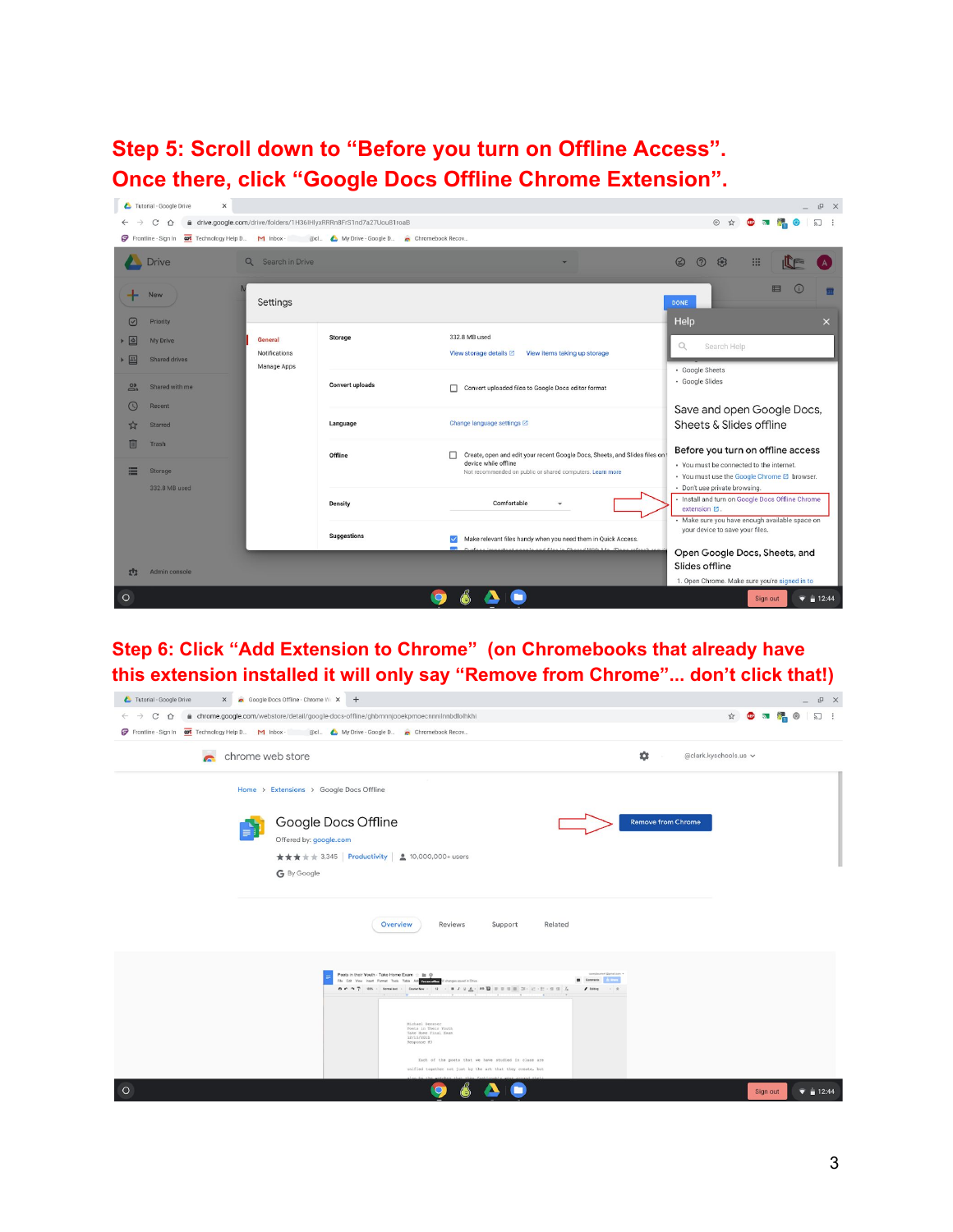#### **Step 7: Close the tab you are in.**

| X Google Docs Offline - Chrome W X +<br>Tutorial - Google Drive                                                                                                                                                                                                                                                                                                                                                                                                                 | 凸<br>$\times$                                                 |
|---------------------------------------------------------------------------------------------------------------------------------------------------------------------------------------------------------------------------------------------------------------------------------------------------------------------------------------------------------------------------------------------------------------------------------------------------------------------------------|---------------------------------------------------------------|
| i chrome.google.com/webstore/detail/google-detail/google-detail/abbronnijooekpmoecnnnilnnbdlolhkhi<br>C<br>$\hat{O}$<br>$\rightarrow$<br>$\leftarrow$                                                                                                                                                                                                                                                                                                                           | <b>ABP</b> 5 <b>1</b><br>☆<br>$\sum$<br>$\ddot{\ddot{\cdot}}$ |
| Frontline - Sign In <b>cos</b> Technology Help D M Inbox -<br>@cl<br>Prive - Google D . Chromebook Recov                                                                                                                                                                                                                                                                                                                                                                        |                                                               |
| $\ddot{\alpha}$<br>$\blacksquare$<br>chrome web store<br>@clark.kyschools.us v                                                                                                                                                                                                                                                                                                                                                                                                  |                                                               |
| Home > Extensions > Google Docs Offline                                                                                                                                                                                                                                                                                                                                                                                                                                         |                                                               |
| Google Docs Offline<br><b>Remove from Chrome</b><br>Offered by: google.com<br>★★★★ 3.345 Productivity   2 10,000,000+ users<br>G By Google                                                                                                                                                                                                                                                                                                                                      |                                                               |
| Overview<br>Reviews<br>Related<br>Support                                                                                                                                                                                                                                                                                                                                                                                                                                       |                                                               |
| Poets in their Youth - Take Home Exam :: Bt @<br>posterer/@prainsn<br>File Edit View Insert Format Tools Table Ad Tourname III changes soved in Drive<br>$I$ tong<br>$ -$<br>$1 - 1 - 1 - 1$<br>to the compact that the state and the compact compact of a<br>Michael Beezner<br>Poets in Their Youth<br>Take Home Final Exam<br>12/15/2015<br>Response #3<br>Each of the poets that we have studied in class are<br>unified together not just by the art that they create, but |                                                               |
| $\circ$                                                                                                                                                                                                                                                                                                                                                                                                                                                                         | $\bullet$ = 12:44<br>Sign out                                 |

## **Step 8: Enable offline mode by checking the box.**

|                                              | My Drive - Google Drive<br>$\times$          |                                         |                                                                                                       |                                                                                                                                                                                                                                                 |                              |              | $E \times$                 |
|----------------------------------------------|----------------------------------------------|-----------------------------------------|-------------------------------------------------------------------------------------------------------|-------------------------------------------------------------------------------------------------------------------------------------------------------------------------------------------------------------------------------------------------|------------------------------|--------------|----------------------------|
|                                              | C<br>$\triangle$                             | à drive.google.com/drive/my-drive       |                                                                                                       |                                                                                                                                                                                                                                                 | ⊕ ★<br>ABP 5                 |              | IJ<br>$\ddot{\phantom{1}}$ |
|                                              |                                              |                                         | Frontline - Sign In <b>oot</b> Technology Help D M Inbox - @cl A My Drive - Google D Chromebook Recov |                                                                                                                                                                                                                                                 |                              |              |                            |
|                                              | Drive                                        | $\alpha$<br>Search in Drive             |                                                                                                       |                                                                                                                                                                                                                                                 | $\odot$<br>ස<br>$\mathbf{m}$ |              |                            |
|                                              | <b>New</b>                                   | Settings                                |                                                                                                       | <b>DONE</b>                                                                                                                                                                                                                                     | 回                            | 肩<br>$\odot$ | Q,                         |
| $\lbrack \downarrow \rbrack$<br>$\mathbb{R}$ | Priority<br><b>My Drive</b><br>Shared drives | General<br>Notifications<br>Manage Apps | <b>Storage</b>                                                                                        | 332.8 MB used<br>View items taking up storage<br>View storage details <a></a>                                                                                                                                                                   |                              |              | Ø                          |
| ஃ<br>ω                                       | Shared with me<br>Recent                     |                                         | <b>Convert uploads</b>                                                                                | Convert uploaded files to Google Docs editor format                                                                                                                                                                                             |                              |              | $+$                        |
|                                              | <b>Starred</b>                               |                                         | Language                                                                                              | Change language settings Z                                                                                                                                                                                                                      |                              |              |                            |
| 回<br>≕                                       | Trash<br>Storage<br>332.8 MB used            |                                         | Offline                                                                                               | Create, open and edit your recent Google Docs, Sheets, and Slides files on this<br>device while offline<br>Not recommended on public or shared computers. Learn more                                                                            | enshot 2020-08-2             |              |                            |
|                                              |                                              |                                         | <b>Density</b>                                                                                        | Comfortable<br>$\mathbf{v}$                                                                                                                                                                                                                     |                              |              |                            |
| m                                            | Admin console                                | Screenshot 2020-08-2<br>ᆈ               | Suggestions<br>Screenshot 2020-08-2<br>Ы                                                              | Make relevant files handy when you need them in Quick Access.<br>$\checkmark$<br>1971 Conference incorporational monocity and dilucy in Okeanod Middle River (Denne andereck annual and)<br>Screenshot 2020-08-2<br>Untitled document<br>Е<br>ш |                              |              | $\rightarrow$              |
|                                              |                                              |                                         |                                                                                                       |                                                                                                                                                                                                                                                 |                              |              |                            |

Complete!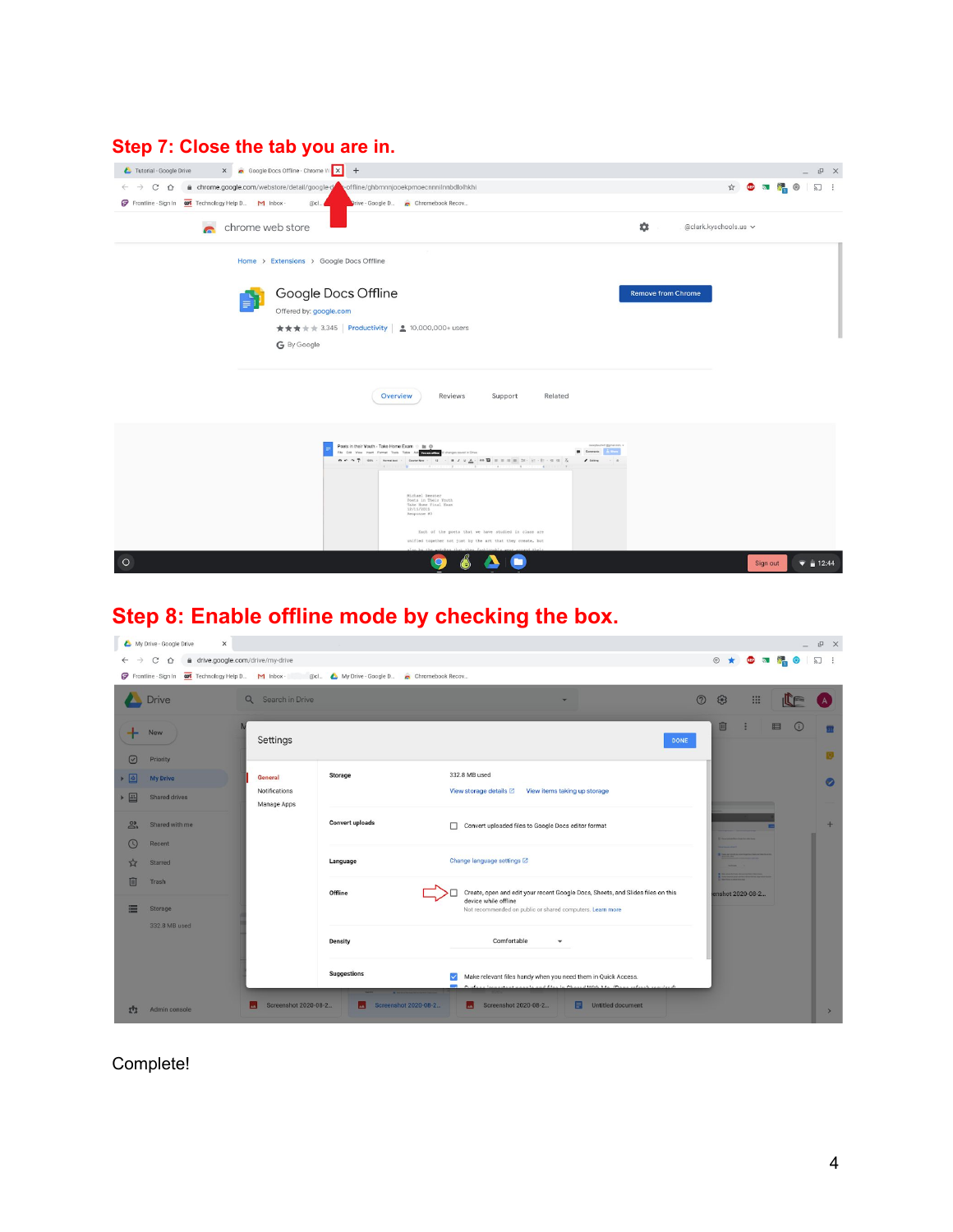**This will NOT automatically download all files from Google Drive. Each file that needs to be downloaded for offline use has to be selected individually and made "Available Offline".**

#### **This can only be done by…**

For Chromebooks **with** physical mouse buttons:

Right click each document that is needed for offline use and select "Available Offline".

For Chromebooks **without** a Physical mouse Button:

Use two fingers on the touchpad to click on the document (this simulates a right click), then select "Available Offline".